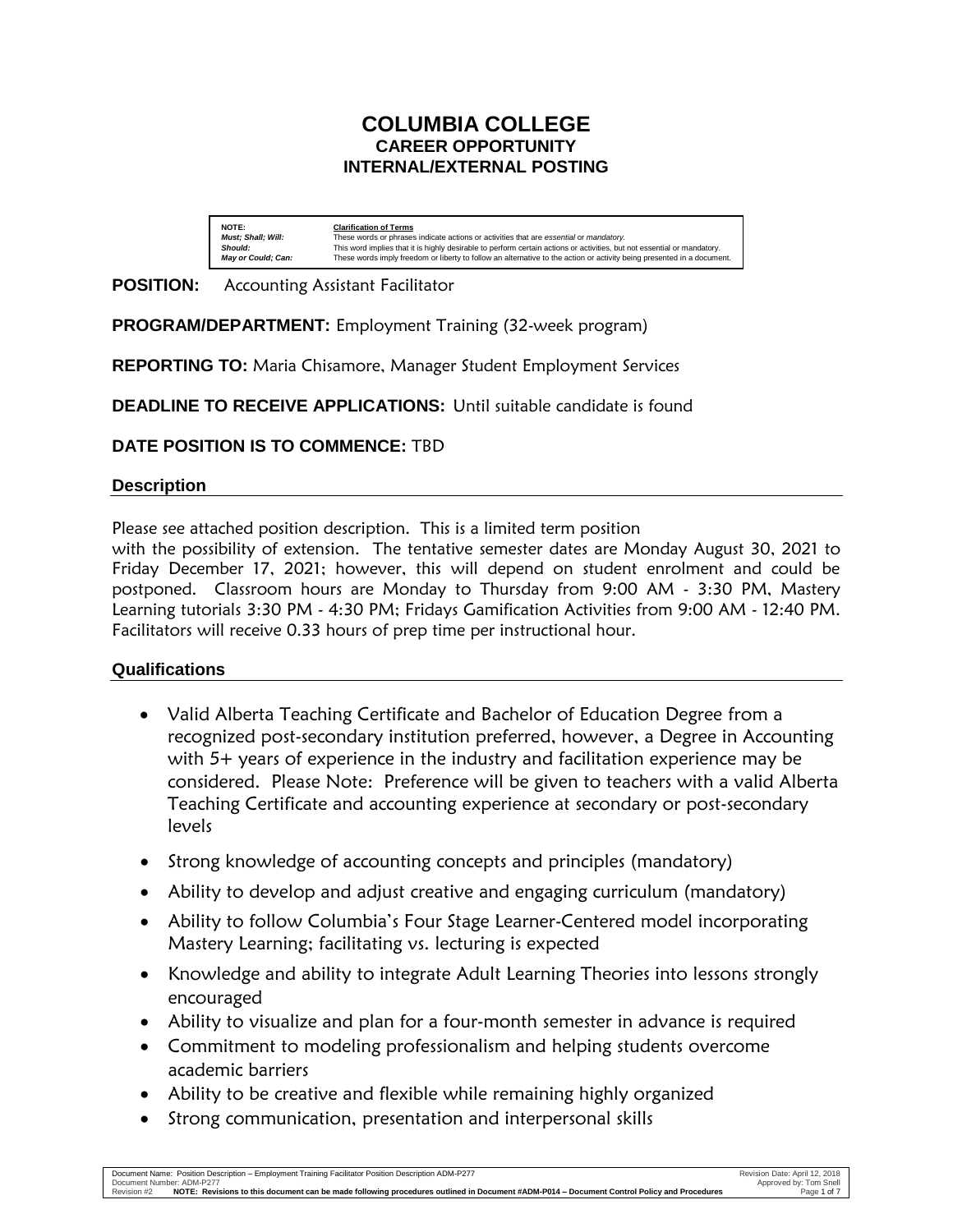- Excellent knowledge, training and experience in the use of educational and computer technology
- Competently provide instructions and support to learners in computer-based classroom and online environments
- Strong organizational skills and flexibility
- Creative problem solving skills

Interested candidates should submit a targeted resume and cover letter to maria.chisamore@columbia.ca.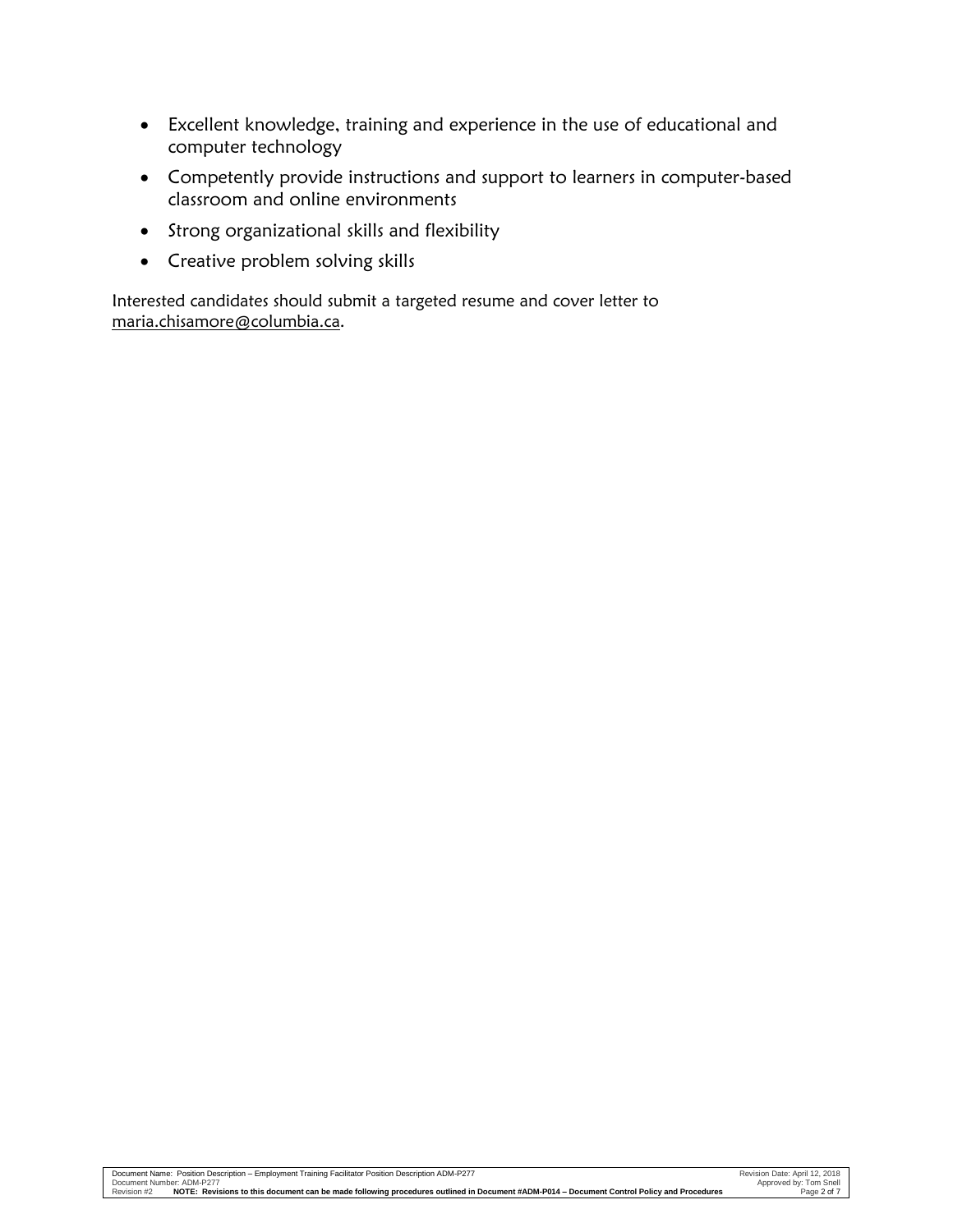### **Columbia College Position Description**

**NOTE:**<br> **Clarification of Terms<br>
<b>Should:** This word implies that it<br> **Should:** This word implies that it<br> **May or Could; Can:** These words imply free **Must; Shall; Will:** These words or phrases indicate actions or activities that are *essential* or *mandatory*.<br>S**hould: Only an** This word implies that it is highly desirable to perform certain actions or activities, but

| <b>Position Title:</b>      | Accounting Assistant Facilitator                                                                                                                                                                                                                                                                                                                                                                                                                                                                                                                                                         |
|-----------------------------|------------------------------------------------------------------------------------------------------------------------------------------------------------------------------------------------------------------------------------------------------------------------------------------------------------------------------------------------------------------------------------------------------------------------------------------------------------------------------------------------------------------------------------------------------------------------------------------|
| Program/Department<br>Name: | Employment Training (32 week program)                                                                                                                                                                                                                                                                                                                                                                                                                                                                                                                                                    |
| Reporting to:               | Maria Chisamore, Manager Student Employment Services                                                                                                                                                                                                                                                                                                                                                                                                                                                                                                                                     |
| <b>Position Summary:</b>    | Under the supervision of the department chair/manager, this<br>professional will facilitate engaging and effective programming to<br>adult learners in our 32-week Accounting Assistant Program. The<br>classroom will have approximately 15-20 students. The facilitator<br>will respond to and anticipate learner needs while developing a<br>flexible routine to provide efficient and effective support. Classes<br>may be live and/or virtual.                                                                                                                                      |
|                             | Responsibilities include developing and adjusting curriculum as<br>well as delivering lessons and activities for learners according to<br>the syllabi and student needs. Lessons can be small group, large<br>group, or individual depending on topic and needs.                                                                                                                                                                                                                                                                                                                         |
|                             | Classes will be interactive and involve learners in group<br>discussions, research, role plays and presentations. Our faculty<br>will follow Columbia's Four Stage Learner-Centered model<br>incorporating Mastery Learning. The mastery learning model will<br>provide students with up to 5 additional hours of tutorial<br>sessions. These tutorials provide learners who are experiencing<br>difficulty with additional staff support. Focus will be placed on<br>assisting the learner master the competencies and skills required<br>to become successful in the Accounting field. |
|                             | Circulating informally is expected while providing assistance,<br>encouragement, and clarity. The facilitator will ensure students<br>are progressing, following the daily agenda and are not becoming<br>confused. They will assist learners adjust their study schedules<br>and strategies if necessary.                                                                                                                                                                                                                                                                               |
|                             | The facilitator will assign and mark homework and tests, provide<br>feedback and remediation as needed. Entering marks and<br>attendance promptly into the Moodle gradebook is required. The<br>facilitator will individualize and update the weekly schedule of<br>deadlines and homework for subjects taught.                                                                                                                                                                                                                                                                          |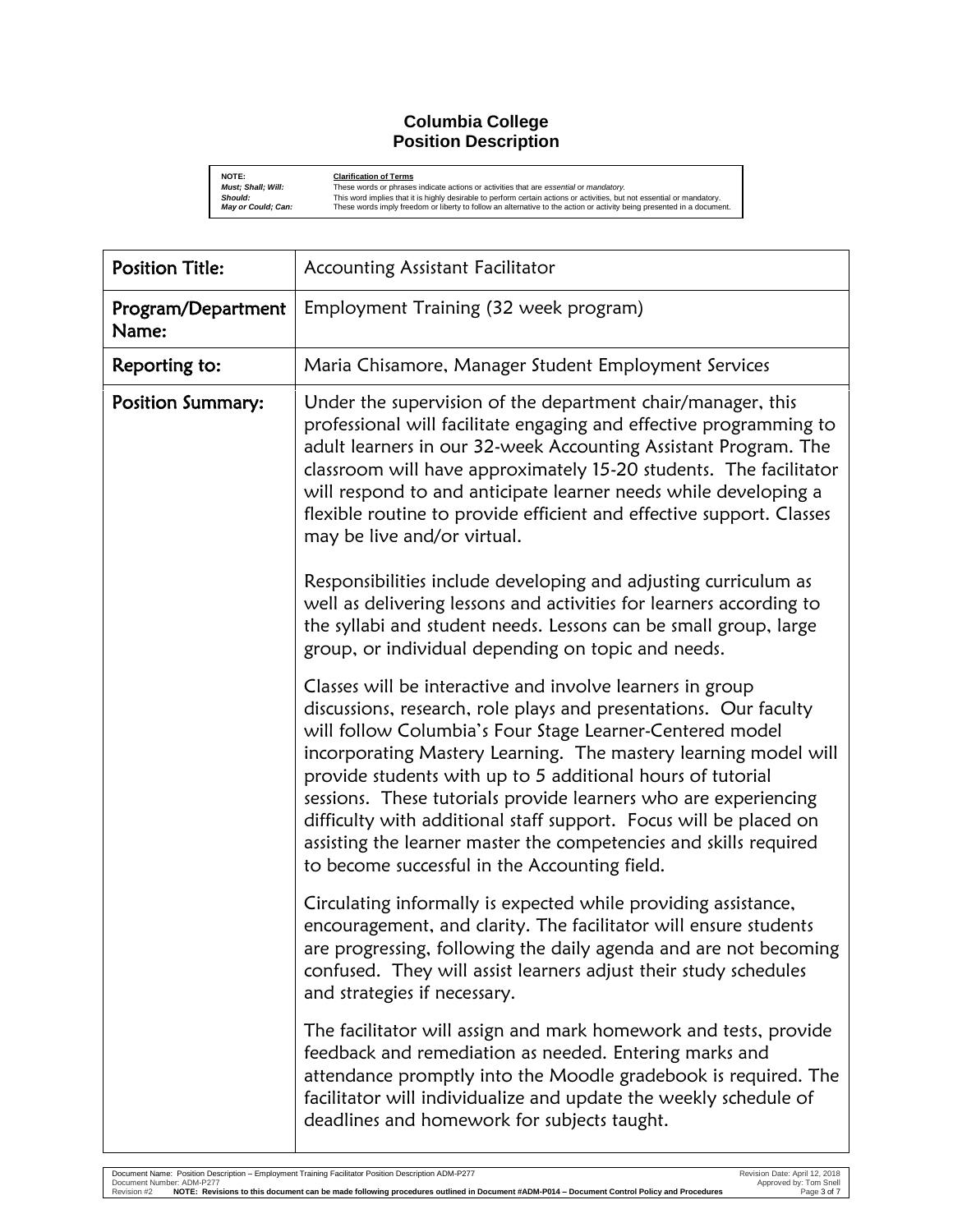|                                                                                                                                                 | The manual accounting portion of the course is designed to help<br>adult learners achieve a solid understanding of the Fundamentals<br>of Accounting while developing their digital literacy skills.                                                                                            |
|-------------------------------------------------------------------------------------------------------------------------------------------------|-------------------------------------------------------------------------------------------------------------------------------------------------------------------------------------------------------------------------------------------------------------------------------------------------|
|                                                                                                                                                 | Course content includes: Basic and Expanded Accounting<br>Equations, Assets, Liabilities, Equity, Revenue and Expense<br>Accounts, Full Cycle Accounting, Bank Reconciliation, Accounting<br>for Inventory, Cash Flow Statements as well as Financial<br>Statement Analysis and Interpretation. |
|                                                                                                                                                 | The computerized accounting section introduces learners to<br>accounting software for small businesses (QuickBooks - cloud<br>based).                                                                                                                                                           |
|                                                                                                                                                 | Course content includes: Creating a New Business, Entering Cash<br>Transactions, General Journal Transactions, Accounts Payable and<br>Receivable, Discounts, Estimates, Purchases and Sales Orders,<br>Banking, Taxes and Credit Card Transactions, Payroll and<br>Inventory Transactions.     |
|                                                                                                                                                 | Instructors able to provide a high level of customer service along<br>with competent and enthusiastic support are best-suited to this<br>position. We particularly welcome those with ESL, high school or<br>adult education teaching experience to apply.                                      |
| Organizational<br>Structure:                                                                                                                    | This facilitator will work in a flat organization structure consisting<br>of one direct supervisor, a number of program peers and other<br>organizational specialists.                                                                                                                          |
| Qualifications and<br>Experience:                                                                                                               | Valid Alberta Teaching Certificate and Bachelor of Education<br>Degree from a recognized post-secondary institution preferred.<br>however, a Degree in Accounting with 5+ years of experience in<br>the industry and facilitation experience may be considered                                  |
|                                                                                                                                                 | Please Note: Preference will be given to teachers with a valid<br>Alberta Teaching Certificate and accounting experience at<br>secondary or post-secondary levels                                                                                                                               |
|                                                                                                                                                 | Strong knowledge of accounting concepts and principles<br>(mandatory)                                                                                                                                                                                                                           |
|                                                                                                                                                 | Ability to develop and adjust creative and engaging<br>curriculum (mandatory)                                                                                                                                                                                                                   |
|                                                                                                                                                 | Ability to follow Columbia's Four Stage Learner-Centered<br>model incorporating Mastery Learning; facilitating vs.<br>lecturing is expected                                                                                                                                                     |
|                                                                                                                                                 | Knowledge and ability to integrate Adult Learning                                                                                                                                                                                                                                               |
| Document Name: Position Description - Employment Training Facilitator Position Description ADM-P277<br>Document Number: ADM-P277<br>Revision #2 | Revision Date: April 12, 2018<br>Approved by: Tom Snell<br>NOTE: Revisions to this document can be made following procedures outlined in Document #ADM-P014 - Document Control Policy and Procedures<br>Page 4 of 7                                                                             |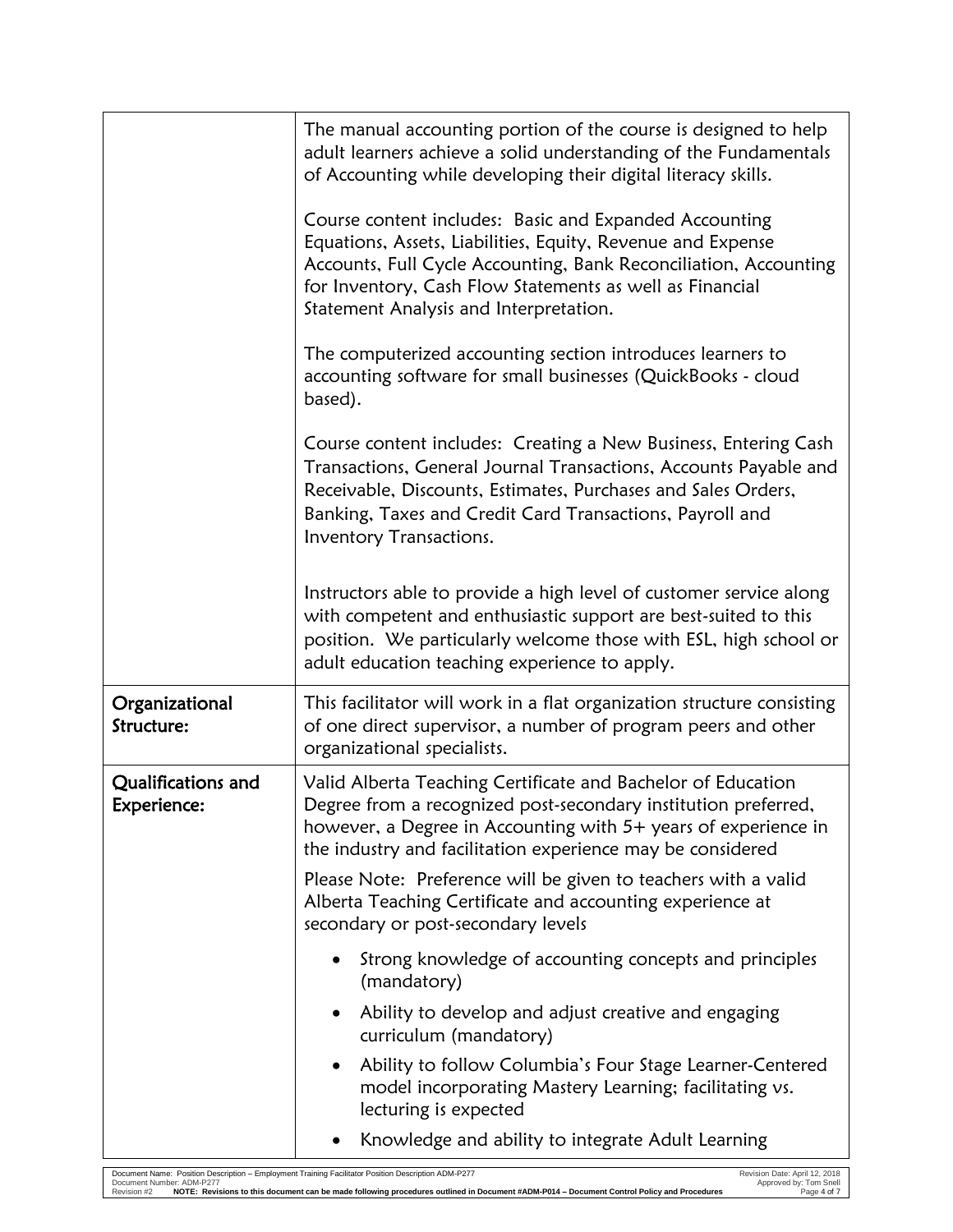|                                                                                                                                  | Theories into lessons strongly encouraged<br>Ability to visualize and plan for a four-month semester in<br>advance is required<br>Commitment to modeling professionalism and helping<br>students overcome academic barriers<br>Ability to be creative and flexible while remaining highly<br>organized<br>Strong communication, presentation and interpersonal<br>skills                                                                                                                                                                                                                                 |
|----------------------------------------------------------------------------------------------------------------------------------|----------------------------------------------------------------------------------------------------------------------------------------------------------------------------------------------------------------------------------------------------------------------------------------------------------------------------------------------------------------------------------------------------------------------------------------------------------------------------------------------------------------------------------------------------------------------------------------------------------|
|                                                                                                                                  | Excellent knowledge, training and experience in the use of<br>educational and computer technology                                                                                                                                                                                                                                                                                                                                                                                                                                                                                                        |
|                                                                                                                                  | Competently provide instructions and support to learners<br>in computer-based classroom and online environments                                                                                                                                                                                                                                                                                                                                                                                                                                                                                          |
|                                                                                                                                  | Strong organizational skills and flexibility                                                                                                                                                                                                                                                                                                                                                                                                                                                                                                                                                             |
|                                                                                                                                  | Creative problem solving skills                                                                                                                                                                                                                                                                                                                                                                                                                                                                                                                                                                          |
| Roles and<br>Responsibilities:                                                                                                   | For Columbia College to become successful, each of its customers<br>(including staff and students) must succeed. To achieve this<br>requires a clear understanding on everyone's part as to his/her<br>roles and responsibilities.                                                                                                                                                                                                                                                                                                                                                                       |
|                                                                                                                                  | As will be noted in reviewing the list of roles and responsibilities<br>below, it consists of two distinct parts. First is a set of generic<br>roles and responsibilities. This is followed by a list of specific<br>roles and responsibilities. The generic roles and responsibilities<br>are included in every position description at the College. The<br>specific roles and responsibilities are specific to this position.                                                                                                                                                                          |
| Roles and<br>Responsibilities:                                                                                                   | Employees are expected to conduct themselves in a manner<br>commensurate with their roles and responsibilities that follow.<br>Employee performance reviews will be based on these roles and<br>responsibilities.                                                                                                                                                                                                                                                                                                                                                                                        |
|                                                                                                                                  | Our facilitators are encouraged to do all they can to help each<br>individual student succeed. We believe that when our students<br>succeed, we succeed. Therefore, the focus of our facilitators is to<br>help our students to learn rather than to lecture to them.                                                                                                                                                                                                                                                                                                                                    |
| Document Name: Position Description - Employment Training Facilitator Position Description ADM-P277<br>Document Number: ADM-P277 | The College's current student attrition rate is one-quarter that of<br>traditional colleges and universities. At the same time our<br>graduate employers are very satisfied. Employment rates of<br>graduates normally exceed 90% and our rate is one of the<br>highest among all colleges and universities in Alberta. We want<br>to continue to create a win-win situation where the employer,<br>Revision Date: April 12, 2018<br>Approved by: Tom Snell<br>NOTE: Revisions to this document can be made following procedures outlined in Document #ADM-P014 - Document Control Policy and Procedures |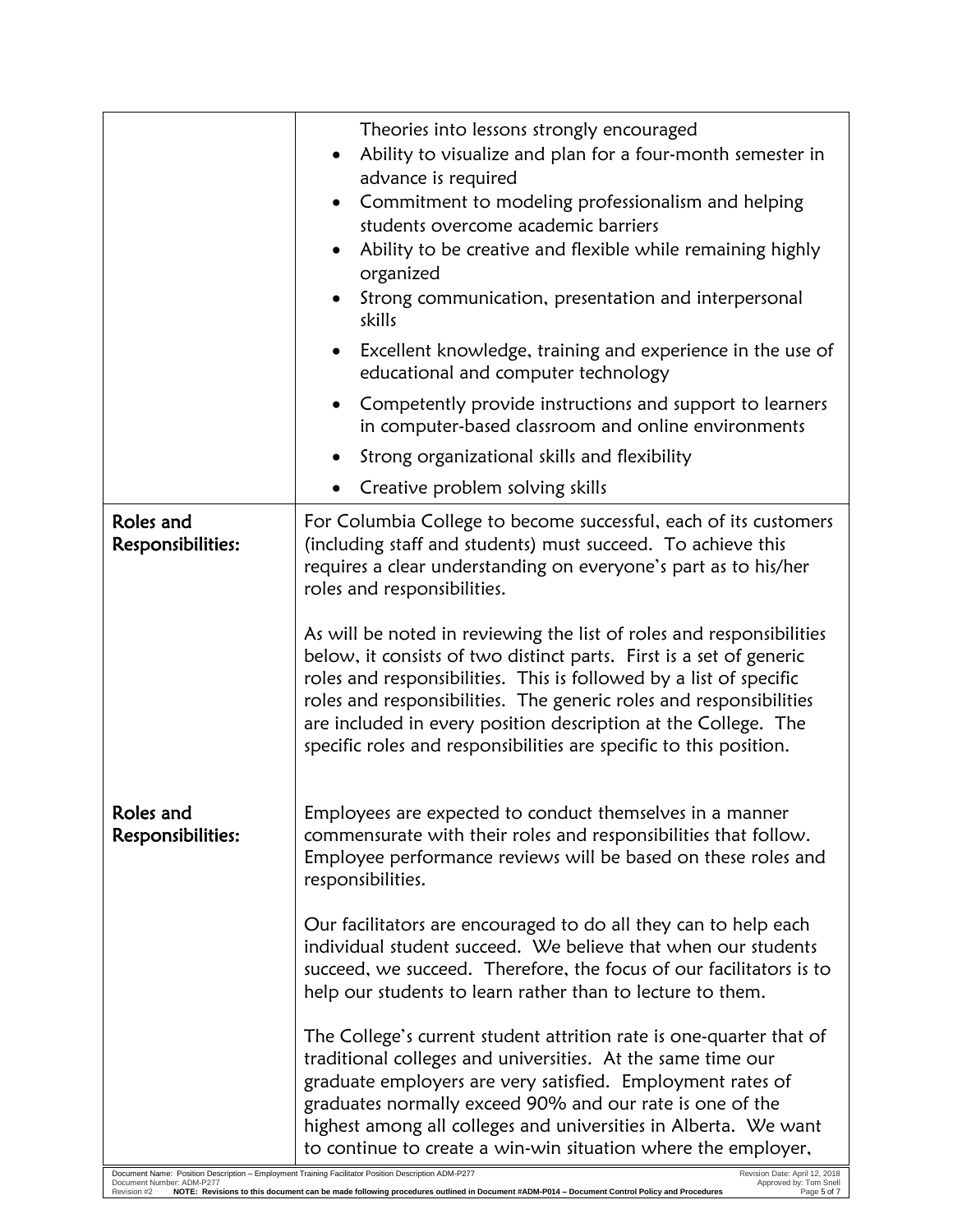| student, facilitator and College all succeed.                                                                                                                        |
|----------------------------------------------------------------------------------------------------------------------------------------------------------------------|
| Columbia's goal in education is to produce graduates who are<br>rated by employers as above average to excellent performers in<br>their field of training.           |
| All responsibilities below will be carried out under the general<br>direction and supervision of your supervisor. In consideration of<br>this, the facilitator will: |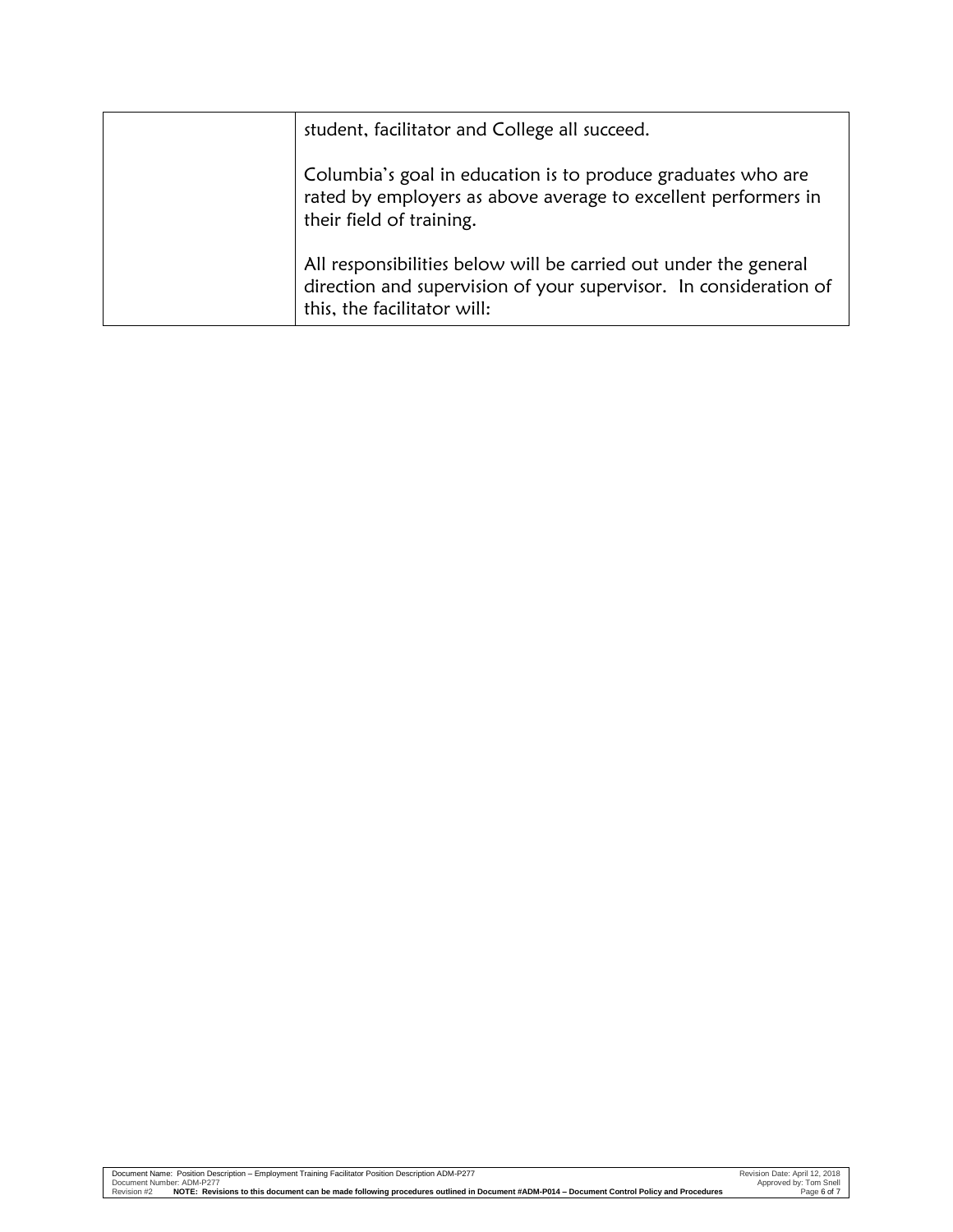# **Professional Code of Conduct**

Our success in the workplace is based on how proficient we are at utilizing our knowledge and skills and how effectively we conduct ourselves each day as professionals in satisfying the needs of our internal and external customers, and the goals of our organization. The following list describes many professional behaviours that can help us become more effective. The more skilled we become at applying each of these behaviours, regardless of our position in the organization, the more successful we will become.

# **1.0 Professional Approach and Ethical Behaviour**

- 1.1 As a professional, demonstrates pride in their work and is honest, moral, ethical, honorable, trustworthy, and acts with integrity
- 1.2 Is pleasant, polite, punctual, positive, friendly, smiles, and asks how they may help others
- 1.3 Is reliable, responsible, accountable, loyal, engaged, and enthusiastic about their work
- 1.4 Is compassionate, caring, and finds meaning and fulfillment in their work
- 1.5 Tries to be constructive, pro-active, and acts as a protagonist
- 1.6 Contributes to a safe, secure, and environmentally-friendly workplace and world
- 1.7 Views adverse experiences as learning opportunities and recovers quickly from such experiences
- 1.8 Keeps personal bias out of the workplace, does not use profanity, and respects cultural differences
- 1.9 Dresses appropriately for the workplace in a neat, clean, and well-groomed manner
- 1.10 Contributes to the organization via volunteering, coaching, and mentoring others
- 1.11 Is active in their professional association (where appropriate)

# **2.0 Interpersonal Relations and Teamwork**

- 2.1 Treats all individuals in an equal, fair, and just manner (does not label, or discriminate against others)
- 2.2 Is a good role model and synergistic team member who is personable, sociable, cooperative, collaborative, has a sense of humor, and is well mannered
- 2.3 Is considerate and sensitive to others needs and uses tact and diplomacy when required
- 2.4 Is respectful, courteous, and sincere (does not belittle, intimidate, or insult others)
- 2.5 Views each client, patient, student, customer, and coworker as a valued customer whose needs must be satisfied before they or their organization can succeed
- 2.6 Is available, approachable, and may develop close personal relations (avoids romantic situations)
- 2.7 Offers support, assistance, is flexible, and helps build a positively connected team and organization
- 2.8 Makes allowances for others mistakes by showing empathy, understanding, and forgiveness
- 2.9 Is open to constructive criticism, and takes responsibility for one's errors by apologizing, and correcting them
- 2.10 Avoids conflicts of interest and respects others' workspace and privacy (e.g. FOIP)
- 2.11 Seeks help from others and offers help to others to become more efficient and effective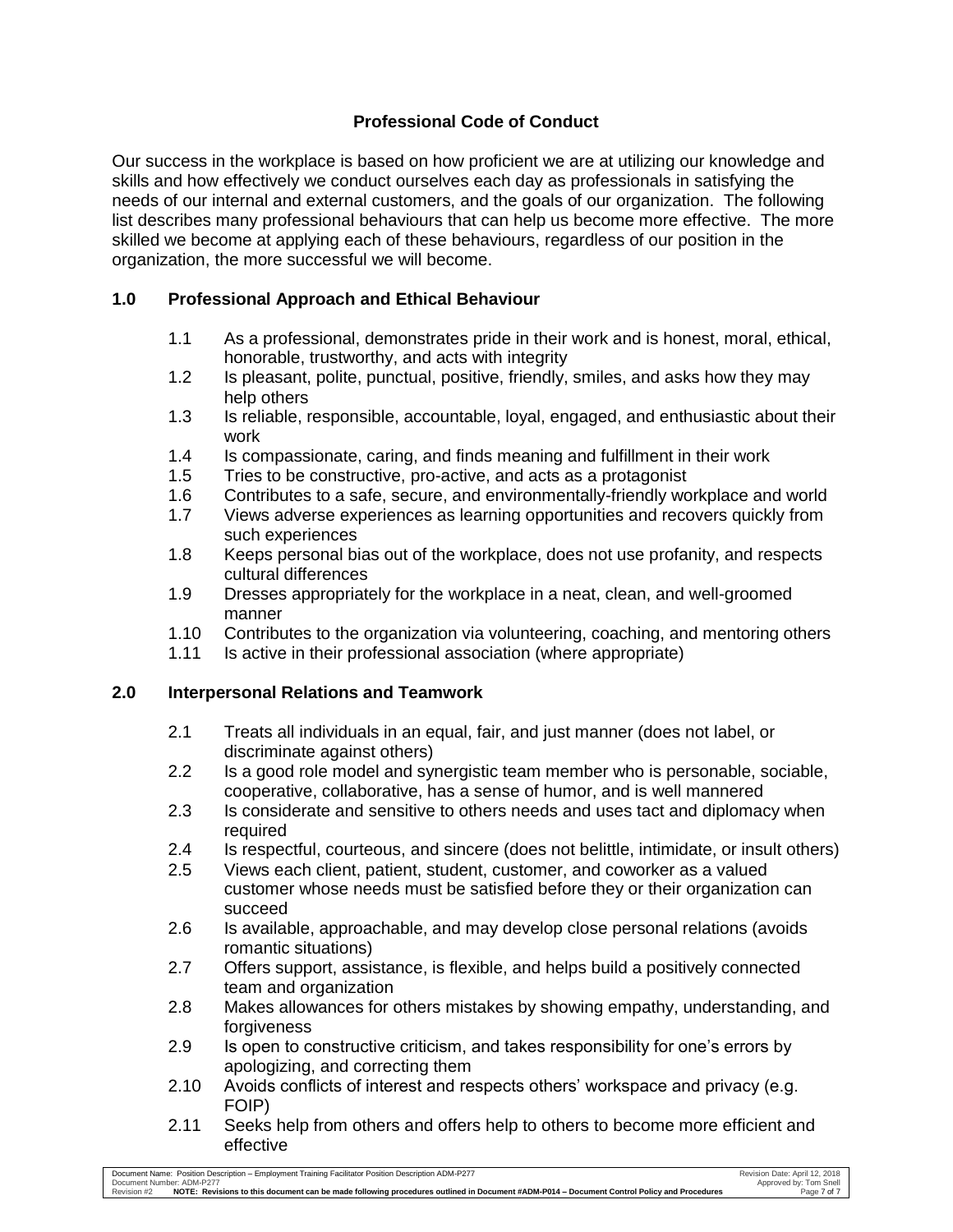# **3.0 Self-Concept and Confidence**

- 3.1 Projects a positive self-concept and feels internally confident, yet does not dominate interactions
- 3.2 Functions well in ambiguous situations
- 3.3 May assume responsibility and leadership when required yet remains humble and gracious at all times
- 3.4 Demonstrates self-efficiency by following through on commitments in order to achieve outcomes
- 3.5 Considers themselves equal to others and demonstrates such in their interactions

# **4.0 Communication**

- 4.1 Demonstrates effective listening, speaking, and writing skills
- 4.2 Helps to keep team members informed of changes in the department and/or organization
- 4.3 Develops more effective ways to improve verbal and non-verbal communication (e.g. tone of voice)
- 4.4 Respects others privacy and confidentiality (does not engage in gossip)
- 4.5 Maintains emotional control and encourages others to do the same
- 4.6 Deals with difficult situations and sensitive issues in a professional manner
- 4.7 Avoids engaging in disagreements and arguments in public. Seeks assistance when necessary.
- 4.8 Follows the organization's technology use policy

# **5.0 Life-Long Learning and Professional Development**

- 5.1 Continues to increase their knowledge and skills to become more competent (e.g. credit courses, workshops, seminars, conferences, professional books, journals)
- 5.2 Shares newly developed approaches based on leading edge research
- 5.3 Monitors changes and makes or recommends needed adjustments
- 5.4 Keeps informed about changes affecting their profession, department, organization, and industry
- 5.5 Acknowledges when they do not know something and seeks to increase their competence

# **6.0 Problem Solving/Decision Making**

- 6.1 Either individually or within a team, identifies work-related and customer-based problems/challenges
- 6.2 Helps others to view problems and concerns as challenges and even opportunities
- 6.3 Seeks input from those affected by work-related or customer-based problems
- 6.4 Is more effective when they actually identify the problem as opposed to a symptom
- 6.5 Assesses and analyzes problems by using such techniques as brainstorming, nominal group technique, Delphi technique, reframing, and lateral thinking
- 6.6 Objectively determines the most efficient and effective solution to each problem/challenge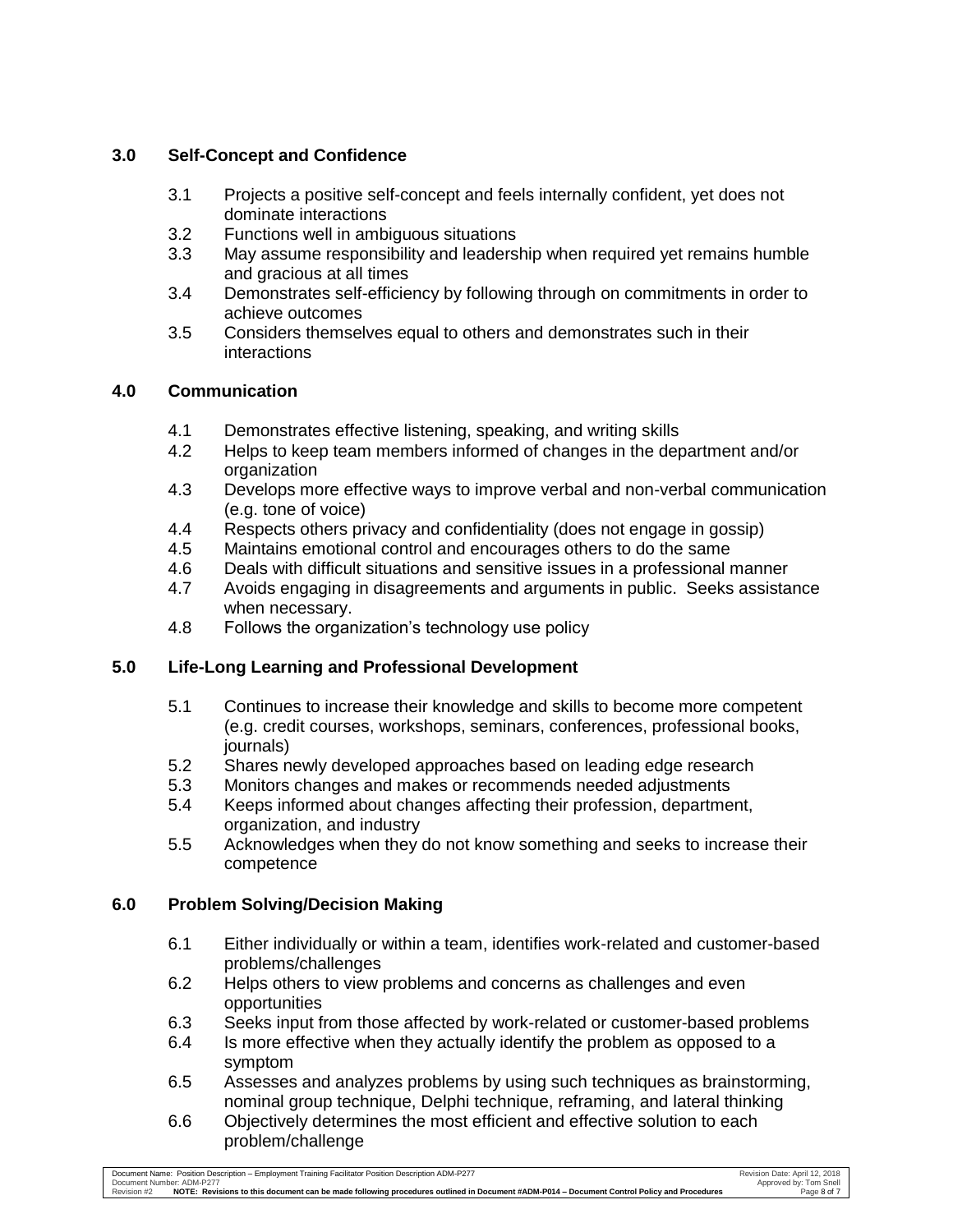- 6.7 Tries to make fair and just decisions that contribute to the common good
- 6.8 Effectively implements solutions in a timely manner
- 6.9 Monitors and evaluates solutions and takes further corrective action as needed

## **7.0 Creative Thinking and Innovation**

- 7.1 Is more creative by asking 'why' and more innovative by asking 'what if'
- 7.2 Takes calculated risks and is willing to recommend and/or initiate change

## **8.0 Negotiating or Conflict Resolution**

- 8.1 Identifies customer or employee issues when a conflict first arises by listening to and determining their wants, needs, and concerns.
- 8.2 Effectively uses conflict resolution and problem solving techniques
- 8.3 Effectively negotiates and helps others resolve issues in conflict by focusing on facts and not emotions
- 8.4 Turns to qualified professionals to resolve situations involving harassment, bullying, or violence

## **9.0 Organizational and Time Management Skills**

- 9.1 Practices one-touch policy by taking immediate action to solve simpler challenges (e.g. does not put paper, emails, etc. in piles) and develops a plan to take action on more complex challenges
- 9.2 Uses electronic calendar to plan regularly occurring daily, monthly, and yearly meetings and activities
- 9.3 Maintains an organized office, desk, files, documents, and working environment
- 9.4 Is prepared in advance for appointments and meetings (meeting etiquette)
- 9.5 Sets SMART individual and/or team goals by completing assignments, reports, etc. in an accurate and timely manner (does not procrastinate)
- 9.6 Lets others know if they are unable to meet a commitment, must change a priority, or needs help

### **10.0 Stress Management**

- 10.1 Maintains composure under pressure and draws on their internal strength to succeed during difficult times
- 10.2 Effectively deals with negative situations in a positive manner
- 10.3 Maintains a balance between personal and professional life
- 10.4 Maintains a positive, focused, and more productive environment by reducing negative stress

# **11.0 Leadership Style**

- 11.1 Effectively contributes to the organization's vision, mission, directions, goals, and Code of Conduct
- 11.2 Encourages others to adopt a positive leadership style (does not use threats or punishment)
- 11.3 Stimulates interest and enthusiasm on the part of others and contributes to positive employee morale
- 11.4 Coaches, advises, mentors, and counsels others where appropriate

Document Name: Position Description – Employment Training Facilitator Position Description ADM-P277 Revision Date: April 12, 2018<br>Document Number: ADM-P277 Approved by: Tom Snell

Document Number: ADM-P277<br>Revision #2 **NOTE: Revisions to this document can be made following procedures outlined in Document #ADM-P014 – Document Control Policy and Procedures Page 9 of 7**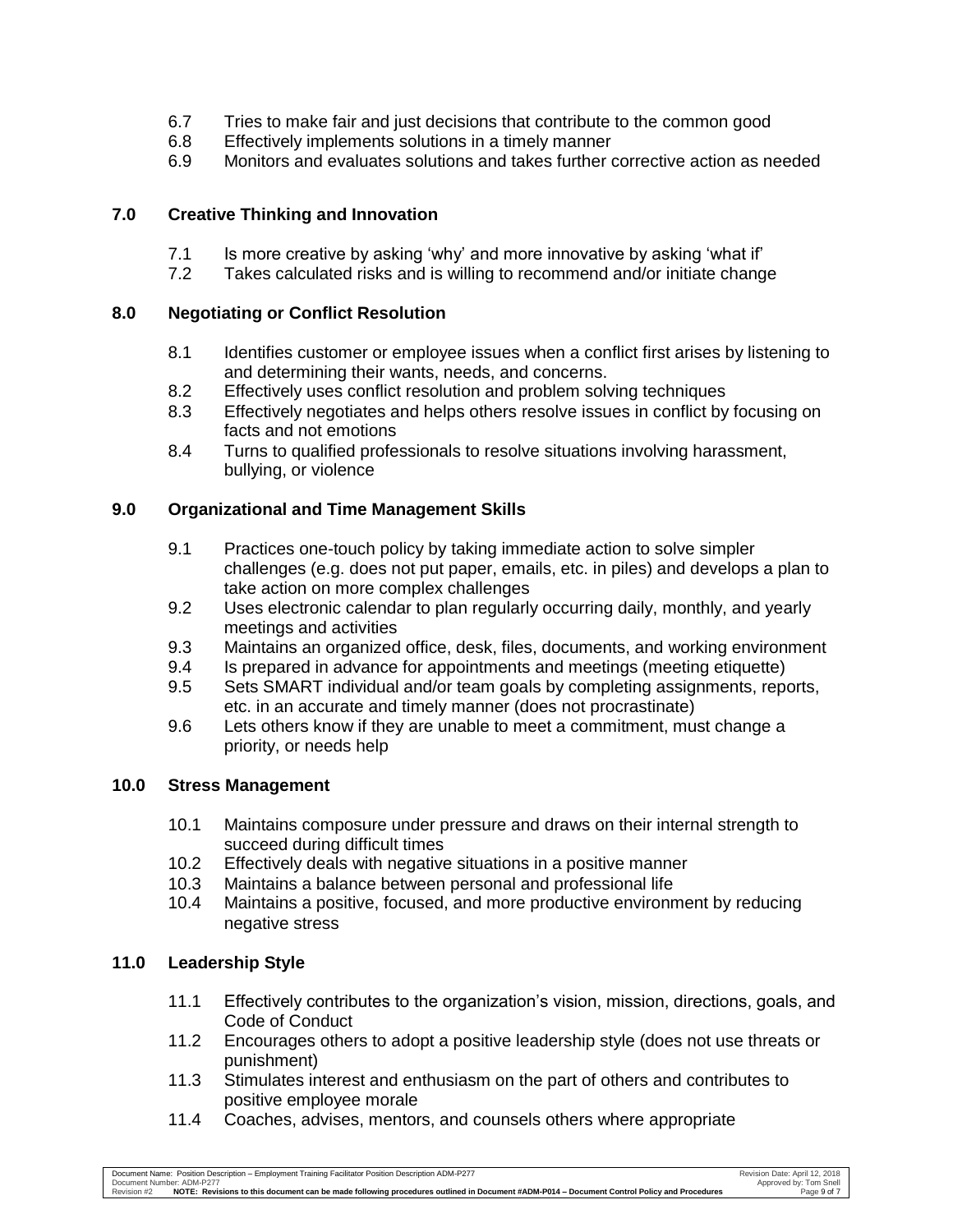- 11.5 Motivates others to achieve their intrinsic and extrinsic rewards through recognition, praise, and where possible through empowerment
- 11.6 Brings out the best in others which helps them channel their energy and experience greater satisfaction
- 11.7 Seeks new opportunities or approaches that will increase customer satisfaction, respect, and loyalty
- 11.8 Networks with others outside the organization and builds relationships that will benefit the organization
- 11.9 Bases leadership practice on collective vision, beliefs, as well as professional attitude and values
- 11.10 Builds a sense of shared values that bind others to a common cause and/or direction
- 11.11 Encourages and promotes a culture based on trust and respect

# **12.0 Performance**

- 12.1 Continually seeks new ways to more efficiently and effectively perform their duties and responsibilities which contributes to the financial success of the organization, and as a result, also increases job security
- 12.2 Is committed to continuous improvement in the quality of goods/services their customer/patient/client/student experience
- 12.3 Contributes to the long-term growth and success of the organization by providing such outstanding customer service that current customers refer new customers on an ongoing basis
- 12.4 Firmly believes that only when each internal and external customers succeed, will they succeed

# **Specific Roles and Responsibilities**

# **13.0 Course Facilitation**

- 13.1 Regularly update and distribute course syllabi that include course title and number, course description, objectives, delivery dates, required textbook(s) and other materials.
- 13.2 Provide students with the instructor's e-mail, as well as what time he/she will be available before and/or after class to address individual student's needs.
- 13.3 Begin each class on time with a fully developed lesson plan, daily agenda and related materials. The daily schedule should be written on the whiteboard, uploaded to Moodle or distributed to students in hardcopy. See the Columbia College Facilitator Handbook for lesson plan samples. An electronic copy of each lesson plan should be saved in a determined location prior to entering the classroom. Lesson plans should include:
	- Time, date and title of course
	- Media and learning aids/tools
	- Equipment and/or materials needed (including handouts)
- 13.4 Maintain up-to-date records of student achievement and attendance in Moodle; communicate student progress and results in a timely manner.